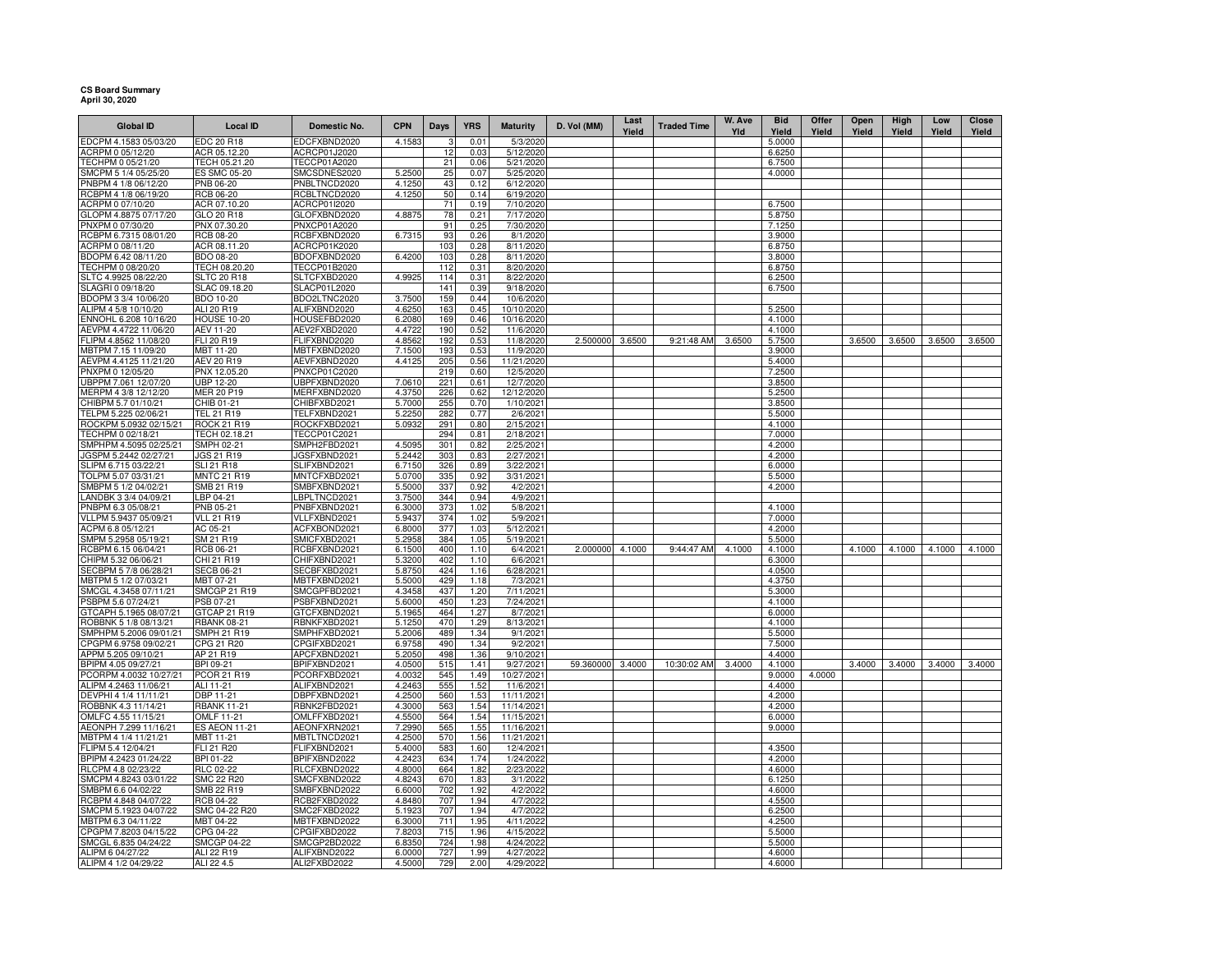| <b>Global ID</b>                                | <b>Local ID</b>                          | Domestic No.                        | <b>CPN</b>       | <b>Days</b>              | <b>YRS</b>   | <b>Maturity</b>          | D. Vol (MM)       | Last<br>Yield    | <b>Traded Time</b>         | W. Ave<br>Yld | <b>Bid</b><br>Yield | Offer<br>Yield | Open<br>Yield | High<br>Yield | Low<br>Yield     | <b>Close</b><br>Yield |
|-------------------------------------------------|------------------------------------------|-------------------------------------|------------------|--------------------------|--------------|--------------------------|-------------------|------------------|----------------------------|---------------|---------------------|----------------|---------------|---------------|------------------|-----------------------|
| PSBPM 3 1/2 04/30/22                            | PSB 04-22                                | PSBLTNCD2022                        | 3.5000           | 730                      | 2.00         | 4/30/202                 |                   |                  |                            |               |                     |                |               |               |                  |                       |
| SMPHPM 6.2223 05/17/22                          | <b>SMPH 05-22</b>                        | SMPHFXBD2022                        | 6.2223           | 747                      | 2.05         | 5/17/2022                |                   |                  |                            |               | 6.5000              |                |               |               |                  |                       |
| CHIBPM 3 1/4 05/18/22<br>SLTC 5.5796 05/22/22   | CHIB 05-22<br><b>SLTC 22 R20</b>         | CHIBLTNC2022<br>SLTCFXBD2022        | 3.2500<br>5.5796 | 748<br>752               | 2.05<br>2.06 | 5/18/2022<br>5/22/2022   |                   |                  |                            |               | 4.6000              |                |               |               |                  |                       |
| UBPPM 6 06/03/22                                | UBP 06-22                                | UBPFXBND2022                        | 6.0000           | 764                      | 2.09         | 6/3/2022                 |                   |                  |                            |               | 4.2000              |                |               |               |                  |                       |
| PNBPM 3 1/4 06/06/22                            | PNB 06-22                                | PNBLTNCD2022                        | 3.2500           | 767                      | 2.10         | 6/6/2022                 |                   |                  |                            |               |                     |                |               |               |                  |                       |
| BPIFAM 4.3 06/16/22                             | <b>BFSB 06-22</b>                        | BFSBFXBD2022                        | 4.3000           | 777                      | 2.13         | 6/16/2022                |                   |                  |                            |               | 4.2500              |                |               |               |                  |                       |
| ENNOHL 6.131 07/16/22                           | <b>HOUSE 22 R20</b>                      | HOUSEFBD2022                        | 6.1310           | 807                      | 2.21         | 7/16/2022                |                   |                  |                            |               | 6.5000              |                |               |               |                  |                       |
| SMPM 6.9442 07/16/22                            | SM 22 R19                                | SMICFXBD2022                        | 6.9442           | 807                      | 2.21         | 7/16/2022                |                   |                  |                            |               | 4.6000              |                |               |               |                  |                       |
| BDOPM 4.408 08/03/22                            | BDO 08-22                                | BDOFXBND2022                        | 4.4080           | 825                      | 2.26         | 8/3/2022                 | 100.000000        |                  |                            | 4.4000        | 4.3500              |                | 4.3500        | 4.4500        |                  | 4.4500                |
| AEVPM 5.0056 08/06/22<br>FLIPM 5.3567 08/20/22  | <b>AEV 22 R20</b><br>FLI 22 R20          | AEVFXBND2022<br>FLIFXBND2022        | 5.0056<br>5.3567 | 828<br>842               | 2.27<br>2.31 | 8/6/2022<br>8/20/2022    | 2.000000          | 4.4500<br>4.3000 | 10:28:03 AM<br>11:13:14 AM | 4.3000        | 4.6000<br>4.3500    |                | 4.3000        | 4.3000        | 4.3500<br>4.3000 | 4.3000                |
| EWPM 4 09/21/22                                 | EW 09-22                                 | EWBLTNCD2022                        | 4.0000           | 874                      | 2.39         | 9/21/2022                |                   |                  |                            |               |                     |                |               |               |                  |                       |
| PNBPM 3 3/4 10/27/22                            | PNB 10-22                                | PNB2LTNC2022                        | 3.7500           | 910                      | 2.49         | 10/27/2022               |                   |                  |                            |               |                     |                |               |               |                  |                       |
| AUBPM 4 5/8 11/07/22                            | AUB 11-22                                | AUBFXBND2022                        | 4.6250           | 921                      | 2.52         | 11/7/2022                |                   |                  |                            |               | 4.3500              |                |               |               |                  |                       |
| RCBPM 4.426 11/13/22                            | <b>RCB 11-22</b>                         | RCBFXBND2022                        | 4.4260           | 927                      | 2.54         | 11/13/2022               |                   |                  |                            |               | 4.3500              |                |               |               |                  |                       |
| CHIBPM 3.65 12/02/22                            | CHIB 12-22                               | CHIB2LTN2022                        | 3.6500           | 946                      | 2.59         | 12/2/2022                |                   |                  |                            |               |                     |                |               |               |                  |                       |
| ROBBNK 4 1/8 12/16/22<br>SMCGL 5 3/8 12/22/22   | RBANK 12-22<br>SMCGP 22 R20              | RBANKLTN2022<br>SMCGPFBD2022        | 4.1250<br>5.3750 | 960<br>966               | 2.63<br>2.65 | 12/16/2022<br>12/22/2022 |                   |                  |                            |               | 6.5000              |                |               |               |                  |                       |
| LIPM 5.0496 01/07/23                            | CPI 01-23 R20                            | CPIFXBND2023                        | 5.0496           | 982                      | 2.69         | 1/7/2023                 |                   |                  |                            |               | 5.1000              |                |               |               |                  |                       |
| PSBPM 4 1/2 02/04/23                            | PSB 02-23                                | PSBFXBND2023                        | 4.5000           | 1010                     | 2.77         | 2/4/2023                 |                   |                  |                            |               | 5.5000              |                |               |               |                  |                       |
| RCBPM 3 3/4 02/11/23                            | RCB 02-23                                | RCBLTNCD2023                        | 3.7500           | 1017                     | 2.78         | 2/11/2023                |                   |                  |                            |               |                     |                |               |               |                  |                       |
| BDOPM 3 5/8 02/18/23                            | BDO 02-23                                | BDOLTNCD2023                        | 3.6250           | 1024                     | 2.80         | 2/18/2023                |                   |                  |                            |               |                     |                |               |               |                  |                       |
| EWPM 4 1/2 02/21/23                             | EW 02-23                                 | EWBFXBND2023                        | 4.5000           | 1027                     | 2.81         | 2/21/2023                |                   |                  |                            |               | 4.4500              |                |               |               |                  |                       |
| 3TCAPH 5.0937 02/27/23                          | GTCAP 23 R20                             | GTCFXBND2023                        | 5.0937           | 1033                     | 2.83         | 2/27/2023                |                   |                  |                            |               | 7.8750              |                |               |               |                  |                       |
| SMPHPM 5.663 03/01/23                           | SMPH 23 R21<br>SMC 23 R21                | SMPHFXBD2023                        | 5.6630           | 1035                     | 2.83         | 3/1/2023                 | 6.000000 4.3500   |                  | 11:52:12 AM                | 4.3500        | 6.2500<br>4.7000    |                | 4.3500        | 4.3500        | 4.3500           | 4.3500                |
| SMCPM 6 1/4 03/19/23<br>MBTPM 4 1/2 04/24/23    | MBT 04-23                                | SMCFXBND2023<br>MBTFXBND2023        | 6.2500<br>4.5000 | 1053<br>1089             | 2.88<br>2.98 | 3/19/2023<br>4/24/2023   |                   |                  |                            |               | 4.4500              |                |               |               |                  |                       |
| PNBPM 3 7/8 04/26/23                            | PNB 04-23                                | PNBLTNCD2023                        | 3.8750           | 1091                     | 2.99         | 4/26/2023                |                   |                  |                            |               |                     |                |               |               |                  |                       |
| EDCPM 4.7312 05/03/23                           | EDC 23 R19                               | EDCFXBND2023                        | 4.7312           | 1098                     | 3.01         | 5/3/2023                 |                   |                  |                            |               | 4.6000              |                |               |               |                  |                       |
| SECBPM 3 7/8 05/08/23                           | <b>SECB 05-23</b>                        | SECBLTNC2023                        | 3.8750           | 1103                     | 3.02         | 5/8/2023                 |                   |                  |                            |               |                     |                |               |               |                  |                       |
| BPIPM 3 3/4 05/24/23                            | BPI 05-23                                | BPILTNCD2023                        | 3.7500           | 1119                     | 3.06         | 5/24/2023                |                   |                  |                            |               |                     |                |               |               |                  |                       |
| ACPM 3.92 07/07/23                              | AC 23 R22                                | ACFXBOND2023                        | 3.9200           | 1163                     | 3.18         | 7/7/2023                 |                   |                  |                            |               | 4.8750              |                |               |               |                  |                       |
| SMCGL 4.7575 07/11/23                           | <b>SMCGP 23 R21</b>                      | SMCGPFBD2023                        | 4.7575           | 1167                     | 3.20         | 7/11/2023                |                   |                  |                            |               | 6.5000              | 4.8000         |               |               |                  |                       |
| GLOPM 5.2792 07/17/23<br>SMCGL 6 3/4 08/17/23   | GLO 23 R20<br>SMCGP 08-23 R21            | GLOFXBND2023<br>SMCGP2BD2023        | 5.2792<br>6.7500 | 1173<br>1204             | 3.21<br>3.30 | 7/17/2023<br>8/17/2023   | 1.000000 4.9500   |                  | 11:49:54 AM                | 4.9500        | 4.6500<br>6.0000    |                | 4.9500        | 4.9500        | 4.9500           | 4.9500                |
| UBPPM 4 3/8 08/21/23                            | UBP 08-23                                | UBPLTNCD2023                        | 4.3750           | 1208                     | 3.31         | 8/21/2023                |                   |                  |                            |               |                     |                |               |               |                  |                       |
| MBTPM 3 1/2 09/19/23                            | MBT 09-23                                | MBTLTNCD2023                        | 3.5000           | 1237                     | 3.39         | 9/19/2023                |                   |                  |                            |               |                     |                |               |               |                  |                       |
| ALIPM 7.0239 10/05/23                           | ALI 23 R21                               | ALI2FXBD2023                        | 7.0239           | 1253                     | 3.43         | 10/5/2023                | 2.000000          | 3.6500           | 9:46:46 AM                 | 3.6500        | 6.0000              |                | 3.6500        | 3.6500        | 3.6500           | 3.6500                |
| ALIPM 3.8915 10/07/23                           | ALI 23 R22                               | ALIFXBND2023                        | 3.8915           | 1255                     | 3.44         | 10/7/2023                |                   |                  |                            |               | 4.9250              |                |               |               |                  |                       |
| PCORPM 4.5219 10/27/23                          | PCOR 23 R21                              | PCORFXBD2023                        | 4.5219           | 1275                     | 3.49         | 10/27/2023               |                   |                  |                            |               | 6.2500              |                |               |               |                  |                       |
| SECBPM 4 1/2 11/02/23                           | <b>SECB 11-23</b>                        | SECB2LTN2023                        | 4.5000           | 1281                     | 3.51         | 11/2/2023<br>11/7/2023   |                   |                  |                            |               |                     |                |               |               |                  |                       |
| BDOPM 4 3/8 11/07/23<br>-LIPM 5.4333 11/08/23   | BDO 11-23<br>FLI 23 R20                  | BDO2LTNC2023<br>FLIFXBND2023        | 4.3750<br>5.4333 | 1286<br>1287             | 3.52<br>3.52 | 11/8/2023                |                   |                  |                            |               | 4.4500              |                |               |               |                  |                       |
| AEONPH 7.695 11/16/23                           | <b>ES AEON 11-23</b>                     | AEONFXRN2023                        | 7.6950           | 1295                     | 3.55         | 11/16/2023               |                   |                  |                            |               | 9.2500              |                |               |               |                  |                       |
| AEVPM 4.6188 11/21/23                           | AEV 23 R20                               | AEVFXBND2023                        | 4.6188           | 1300                     | 3.56         | 11/21/2023               |                   |                  |                            |               | 6.2500              |                |               |               |                  |                       |
| EWPM 4 5/8 12/07/23                             | EW 12-23                                 | EWBLTNCD2023                        | 4.6250           | 1316                     | 3.60         | 12/7/2023                |                   |                  |                            |               |                     |                |               |               |                  |                       |
| SMPM 5.159 12/09/23                             | SM 23 R21                                | SMICFXBD2023                        | 5.1590           | 1318                     | 3.61         | 12/9/2023                | 100.000000 4.6000 |                  | 10:29:11 AM                | 4.5500        | 4.6000              |                | 4.5000        | 4.6000        | 4.5000           | 4.6000                |
| VLLPM 8 12/21/23                                | <b>VLL 23 R21</b>                        | VLLFXBND2023                        | 8.0000           | 1330                     | 3.64         | 12/21/2023               |                   |                  |                            |               | 5.6250              |                |               |               |                  |                       |
| CHIBPM 4.55 01/12/24<br>ROBBNK 4 7/8 01/16/24   | CHIB 01-24<br><b>RBANK 01-24</b>         | CHIBLTNC2024<br>RBANKLTN2024        | 4.5500<br>4.8750 | 1352<br>1356             | 3.70<br>3.71 | 1/12/2024<br>1/16/2024   |                   |                  |                            |               |                     |                |               |               |                  |                       |
| DCPM 6.1458 01/24/24                            | <b>FDC 24 R21</b>                        | FDCFXBND2024                        | 6.1458           | 1364                     | 3.73         | 1/24/2024                |                   |                  |                            |               | 4.7500              |                |               |               |                  |                       |
| APPM 7.5095 01/25/24                            | AP 24 R22                                | APCFXBND2024                        | 7.5095           | 1365                     | 3.74         | 1/25/2024                |                   |                  |                            |               | 5.5000              |                |               |               |                  |                       |
| ALIPM 5 01/30/24                                | ALI 24 R20                               | ALIFXBND2024                        | 5.0000           | 1370                     | 3.75         | 1/30/2024                | 1.000000          | 4.2500           | 11:48:02 AM                | 4.2500        | 4.6000              |                | 4.2500        | 4.2500        | 4.2500           | 4.2500                |
| TELPM 5.2813 02/06/24                           | <b>TEL 24 R21</b>                        | TELFXBND2024                        | 5.2813           | 1377                     | 3.77         | 2/6/2024                 |                   |                  |                            |               | 6.5000              |                |               |               |                  |                       |
| PSBPM 5 02/09/24                                | PSB 02-24                                | PSBLTNCD2024                        | 5.0000           | 1380                     | 3.78         | 2/9/2024                 |                   |                  |                            |               |                     |                |               |               |                  |                       |
| GSPM 5.3 02/27/24<br>SMCPM 5.284 03/01/24       | <b>JGS 24 R20</b><br><b>SMC 24 R22</b>   | <b>JGSFXBND2024</b><br>SMCFXBND2024 | 5.3000<br>5.2840 | 1398<br>140 <sup>°</sup> | 3.83<br>3.84 | 2/27/2024<br>3/1/2024    |                   |                  |                            |               | 6.7500<br>7.5500    |                |               |               |                  |                       |
| STIEPM 5.8085 03/23/24                          | STIESG 24 R22                            | STIGFXBD2024                        | 5.808            | 1423                     | 3.90         | 3/23/2024                |                   |                  |                            |               | 7.0000              | 6.0000         |               |               |                  |                       |
| MEGPM 5.3535 03/28/24                           | <b>MEG 24 R22</b>                        | MEGFXBND2024                        | 5.3535           | 1428                     | 3.91         | 3/28/2024                |                   |                  |                            |               | 5.5500              |                |               |               |                  |                       |
| RCBPM 5 1/2 03/28/24                            | RCB 03-24                                | RCBLTNCD2024                        | 5.5000           | 1428                     | 3.91         | 3/28/2024                |                   |                  |                            |               |                     |                |               |               |                  |                       |
| TOLPM 5 1/2 03/31/24                            | <b>MNTC 24 R21</b>                       | MNTCFXBD2024                        | 5.5000           | 143                      | 3.92         | 3/31/2024                |                   |                  |                            |               | 6.5000              |                |               |               |                  |                       |
| SMBPM 6 04/02/24                                | SMB 24 R21                               | SMBFXBND2024                        | 6.0000           | 143                      | 3.92         | 4/2/2024                 |                   |                  |                            |               | 7.5000              |                |               |               |                  |                       |
| ABTPM 5 3/8 04/04/24                            | MBT 04-24                                | MBT2LTNC2024                        | 5.3750           | 1435                     | 3.93         | 4/4/2024                 |                   |                  |                            |               |                     |                |               |               |                  |                       |
| BC 5 5/8 04/08/24                               | <b>PBCOM 04-24</b><br><b>PCOR 24 R22</b> | PBCOMLTN2024<br>PCORFXBD2024        | 5.6250<br>7.8183 | 1439                     | 3.94         | 4/8/2024<br>4/19/2024    |                   |                  |                            |               |                     |                |               |               |                  |                       |
| PCORPM 7.8183 04/19/24<br>SMCGL 7.1783 04/24/24 | SMCGP 04-24 R22                          | SMCGP2BD2024                        | 7.1783           | 1450<br>1455             | 3.97<br>3.98 | 4/24/2024                |                   |                  |                            |               | 5.8000<br>7.0000    |                |               |               |                  |                       |
| SMPHPM 5.1683 05/18/24                          | SMPH 05-24 R22                           | SMPH2FBD2024                        | 5.1683           | 1479                     | 4.05         | 5/18/2024                |                   |                  |                            |               | 5.2000              |                |               |               |                  |                       |
| SMPM 5.6125 05/19/24                            | SM 24 R21                                | SMICFXBD2024                        | 5.6125           | 1480                     | 4.05         | 5/19/2024                |                   |                  |                            |               | 7.0000              |                |               |               |                  |                       |
| AEVPM 6.0157 06/18/24                           | <b>AEV 24 R23</b>                        | AEVFXBND2024                        | 6.0157           | 1510                     | 4.13         | 6/18/2024                |                   |                  |                            |               | 5.7500              |                |               |               |                  |                       |
| ABTPM 3 7/8 07/20/24                            | MBT 07-24                                | MBTLTNCD2024                        | 3.8750           | 1542                     | 4.22         | 7/20/2024                |                   |                  |                            |               |                     |                |               |               |                  |                       |
| FPM 6.0952 07/21/24                             | DD 24 R22                                | DDFXBOND2024                        | 6.0952           | 1543                     | 4.23         | 7/21/2024                |                   |                  |                            |               | 7.2500              |                |               |               |                  |                       |
| GTCAPH 5 5/8 08/07/24                           | GTCAP 24 R21                             | GTCFXBND2024                        | 5.6250           | 1560                     | 4.27         | 8/7/2024                 |                   |                  |                            |               | 6.5000              |                |               |               |                  |                       |